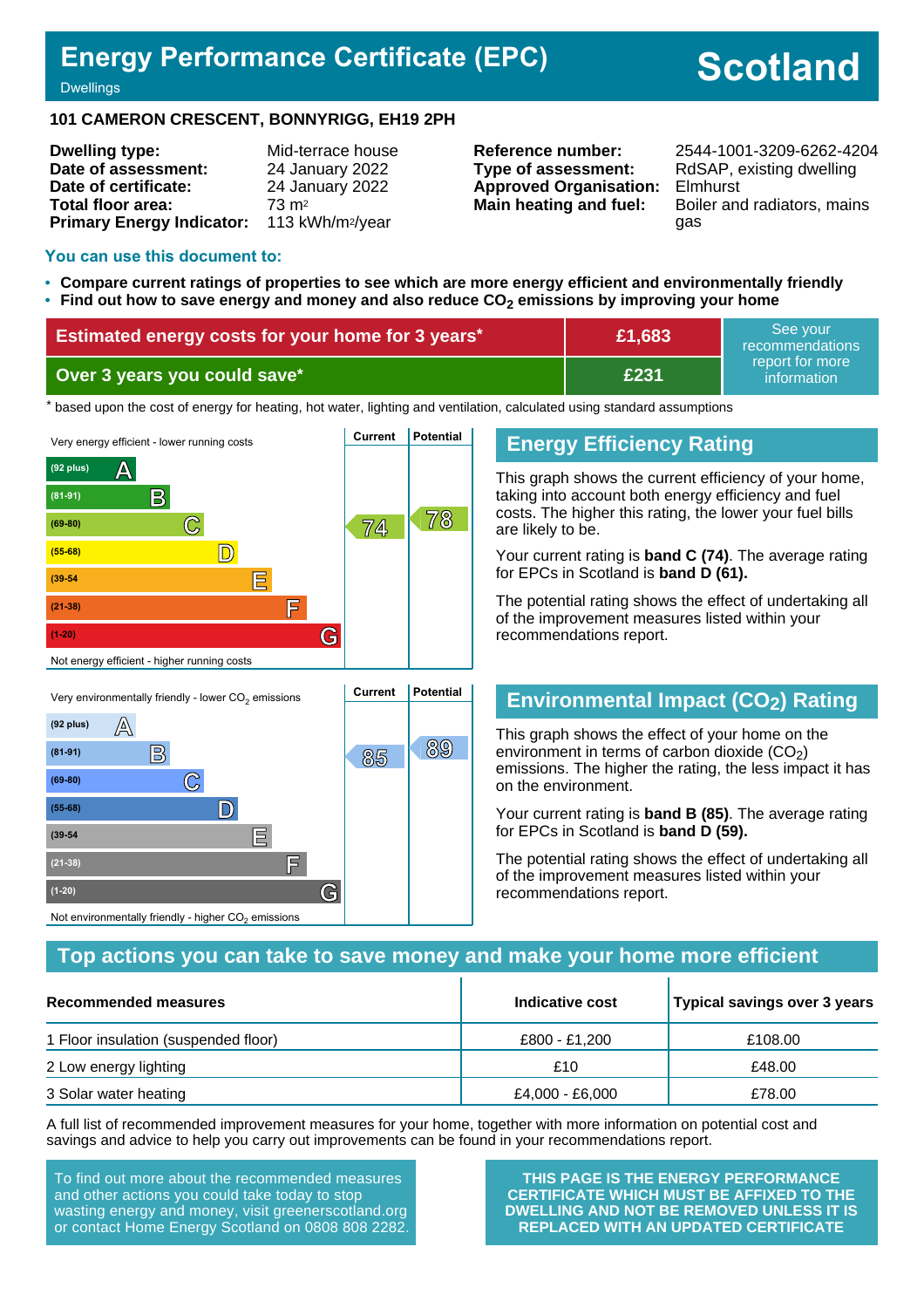## **Summary of the energy performance related features of this home**

This table sets out the results of the survey which lists the current energy-related features of this home. Each element is assessed by the national calculation methodology; 1 star = very poor (least efficient), 2 stars = poor, 3 stars = average, 4 stars = good and 5 stars = very good (most efficient). The assessment does not take into consideration the condition of an element and how well it is working. 'Assumed' means that the insulation could not be inspected and an assumption has been made in the methodology, based on age and type of construction.

| <b>Element</b>        | <b>Description</b>                          | <b>Energy Efficiency</b> | Environmental |
|-----------------------|---------------------------------------------|--------------------------|---------------|
| Walls                 | System built, with external insulation      | ★★★★☆                    | ★★★★☆         |
| Roof                  | Pitched, 150 mm loft insulation             | ★★★★☆                    | ★★★★☆         |
| Floor                 | Suspended, no insulation (assumed)          |                          |               |
| <b>Windows</b>        | Fully double glazed                         | ★★★★☆                    | ★★★★☆         |
| Main heating          | Boiler and radiators, mains gas             | ★★★★☆                    | ★★★★☆         |
| Main heating controls | Programmer, room thermostat and TRVs        | ★★★★☆                    | ★★★★☆         |
| Secondary heating     | None                                        |                          |               |
| Hot water             | From main system                            | ★★★★☆                    | ★★★★☆         |
| Lighting              | Low energy lighting in 71% of fixed outlets | *****                    | *****         |

## **The energy efficiency rating of your home**

Your Energy Efficiency Rating is calculated using the standard UK methodology, RdSAP. This calculates energy used for heating, hot water, lighting and ventilation and then applies fuel costs to that energy use to give an overall rating for your home. The rating is given on a scale of 1 to 100. Other than the cost of fuel for electrical appliances and for cooking, a building with a rating of 100 would cost almost nothing to run.

As we all use our homes in different ways, the energy rating is calculated using standard occupancy assumptions which may be different from the way you use it. The rating also uses national weather information to allow comparison between buildings in different parts of Scotland. However, to make information more relevant to your home, local weather data is used to calculate your energy use,  $CO<sub>2</sub>$  emissions, running costs and the savings possible from making improvements.

## **The impact of your home on the environment**

One of the biggest contributors to global warming is carbon dioxide. The energy we use for heating, lighting and power in our homes produces over a quarter of the UK's carbon dioxide emissions. Different fuels produce different amounts of carbon dioxide for every kilowatt hour (kWh) of energy used. The Environmental Impact Rating of your home is calculated by applying these 'carbon factors' for the fuels you use to your overall energy use.

The calculated emissions for your home are 20 kg  $CO<sub>2</sub>/m<sup>2</sup>/yr$ .

The average Scottish household produces about 6 tonnes of carbon dioxide every year. Based on this assessment, heating and lighting this home currently produces approximately 1.5 tonnes of carbon dioxide every year. Adopting recommendations in this report can reduce emissions and protect the environment. If you were to install all of these recommendations this could reduce emissions by 0.5 tonnes per year. You could reduce emissions even more by switching to renewable energy sources.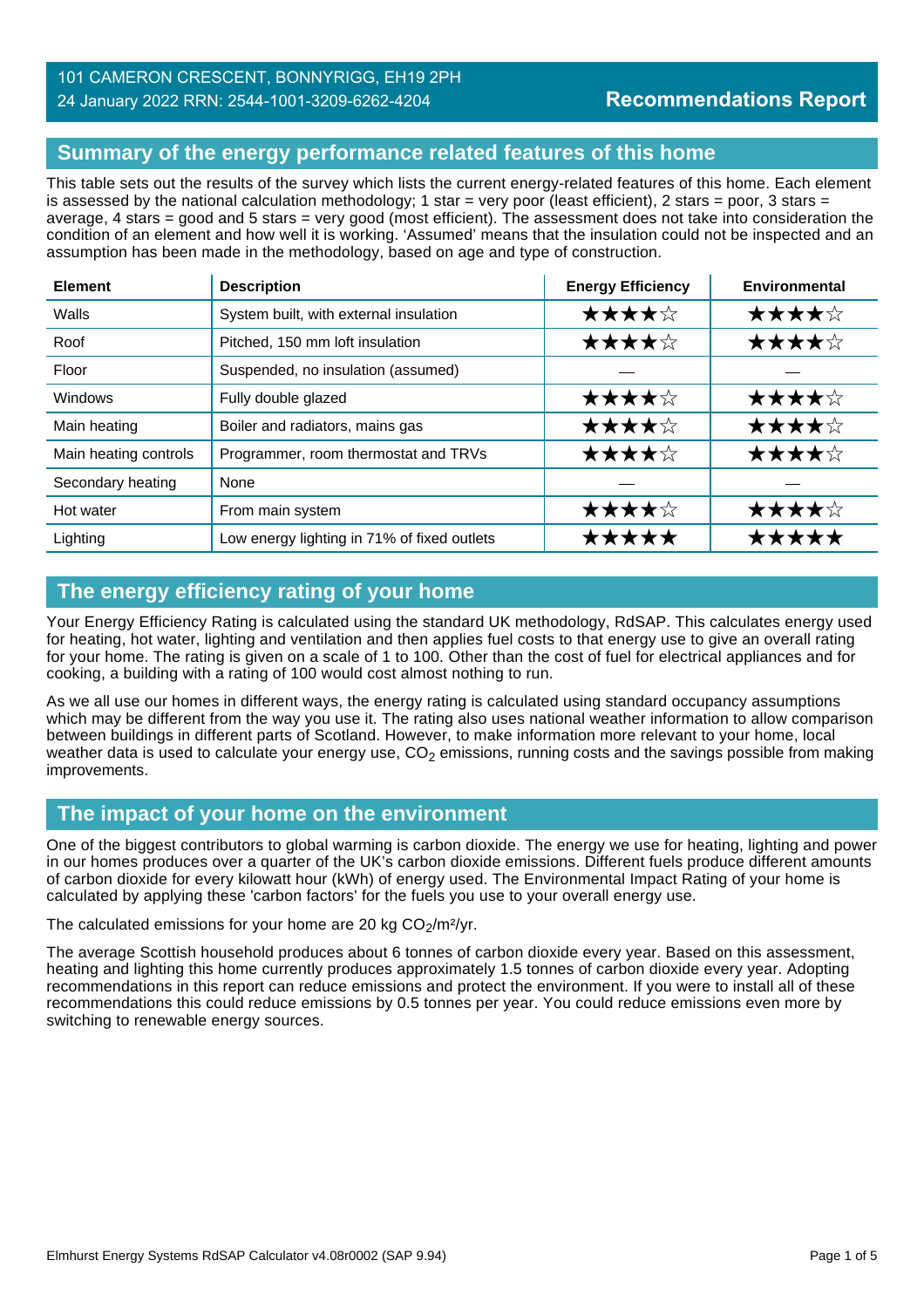## **Estimated energy costs for this home**

| <b>Editional city of the couple of the figure</b> |                             |                               |                                 |  |
|---------------------------------------------------|-----------------------------|-------------------------------|---------------------------------|--|
|                                                   | <b>Current energy costs</b> | <b>Potential energy costs</b> | <b>Potential future savings</b> |  |
| Heating                                           | £1,182 over 3 years         | £1,080 over 3 years           |                                 |  |
| <b>Hot water</b>                                  | £261 over 3 years           | £186 over 3 years             | You could                       |  |
| Lighting                                          | £240 over 3 years           | £186 over 3 years             | save £231                       |  |
|                                                   | Totals $£1,683$             | £1,452                        | over 3 years                    |  |

These figures show how much the average household would spend in this property for heating, lighting and hot water. This excludes energy use for running appliances such as TVs, computers and cookers, and the benefits of any electricity generated by this home (for example, from photovoltaic panels). The potential savings in energy costs show the effect of undertaking all of the recommended measures listed below.

#### **Recommendations for improvement**

The measures below will improve the energy and environmental performance of this dwelling. The performance ratings after improvements listed below are cumulative; that is, they assume the improvements have been installed in the order that they appear in the table. Further information about the recommended measures and other simple actions to take today to save money is available from the Home Energy Scotland hotline which can be contacted on 0808 808 2282. Before carrying out work, make sure that the appropriate permissions are obtained, where necessary. This may include permission from a landlord (if you are a tenant) or the need to get a Building Warrant for certain types of work.

| <b>Recommended measures</b> |                                           |                 | <b>Typical saving</b> | <b>Rating after improvement</b> |                    |
|-----------------------------|-------------------------------------------|-----------------|-----------------------|---------------------------------|--------------------|
|                             |                                           | Indicative cost | per year              | <b>Energy</b>                   | <b>Environment</b> |
| 1                           | Floor insulation (suspended floor)        | £800 - £1,200   | £36                   | C76                             | <b>B</b> 87        |
| 2                           | Low energy lighting for all fixed outlets | £10             | £16                   | C76                             | <b>B 87</b>        |
|                             | Solar water heating                       | £4,000 - £6,000 | £26                   | C 78                            | <b>B</b> 89        |

## **Choosing the right improvement package**

For free and impartial advice on choosing suitable measures for your property, contact the Home Energy Scotland hotline on 0808 808 2282 or go to www.greenerscotland.org.

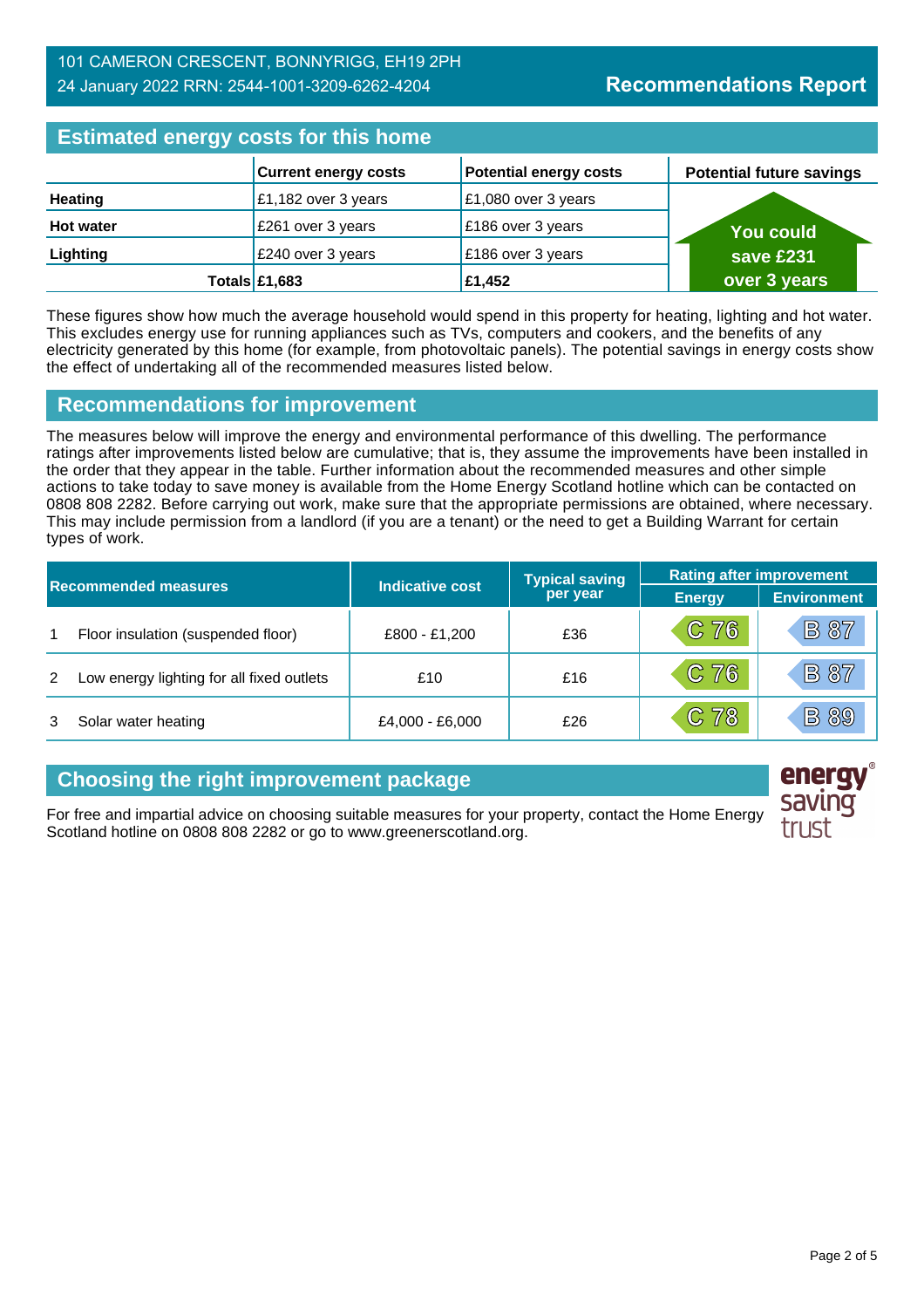#### **About the recommended measures to improve your home's performance rating**

This section offers additional information and advice on the recommended improvement measures for your home

#### **1 Floor insulation (suspended floor)**

Insulation of a floor will significantly reduce heat loss; this will improve levels of comfort, reduce energy use and lower fuel bills. Suspended floors can often be insulated from below but must have adequate ventilation to prevent dampness; seek advice about this if unsure. Further information about floor insulation is available from many sources including www.energysavingtrust.org.uk/scotland/Insulation/Floor-insulation. Building regulations generally apply to this work so it is best to check with your local authority building standards department.

#### **2 Low energy lighting**

Replacement of traditional light bulbs with energy saving bulbs will reduce lighting costs over the lifetime of the bulb, and they last many times longer than ordinary light bulbs. Low energy lamps and fittings are now commonplace and readily available. Information on energy efficiency lighting can be found from a wide range of organisations, including the Energy Saving Trust (http://www.energysavingtrust.org.uk/home-energyefficiency/lighting).

#### **3 Solar water heating**

A solar water heating panel, usually fixed to the roof, uses the sun to pre-heat the hot water supply. This can significantly reduce the demand on the heating system to provide hot water and hence save fuel and money. Planning permission might be required, building regulations generally apply to this work and a building warrant may be required, so it is best to check these with your local authority. You could be eligible for Renewable Heat Incentive payments which could appreciably increase the savings beyond those shown on your EPC, provided that both the product and the installer are certified by the Microgeneration Certification Scheme (or equivalent). Details of local MCS installers are available at www.microgenerationcertification.org.

#### **Low and zero carbon energy sources**

Low and zero carbon (LZC) energy sources are sources of energy that release either very little or no carbon dioxide into the atmosphere when they are used. Installing these sources may help reduce energy bills as well as cutting carbon.

#### **LZC energy sources present:**

• Solar photovoltaics

## **Your home's heat demand**

You could receive Renewable Heat Incentive (RHI) payments and help reduce carbon emissions by replacing your existing heating system with one that generates renewable heat and, where appropriate, having your loft insulated and cavity walls filled. The estimated energy required for space and water heating will form the basis of the payments. For more information go to www.energysavingtrust.org.uk/scotland/rhi.

| <b>Heat demand</b>           | <b>Existing dwelling</b> | Impact of loft<br>insulation | Impact of cavity<br>wall insulation | Impact of solid wall<br>insulation |
|------------------------------|--------------------------|------------------------------|-------------------------------------|------------------------------------|
| Space heating (kWh per year) | 6.587                    | (263)                        | N/A                                 | N/A                                |
| Water heating (kWh per year) | 2.034                    |                              |                                     |                                    |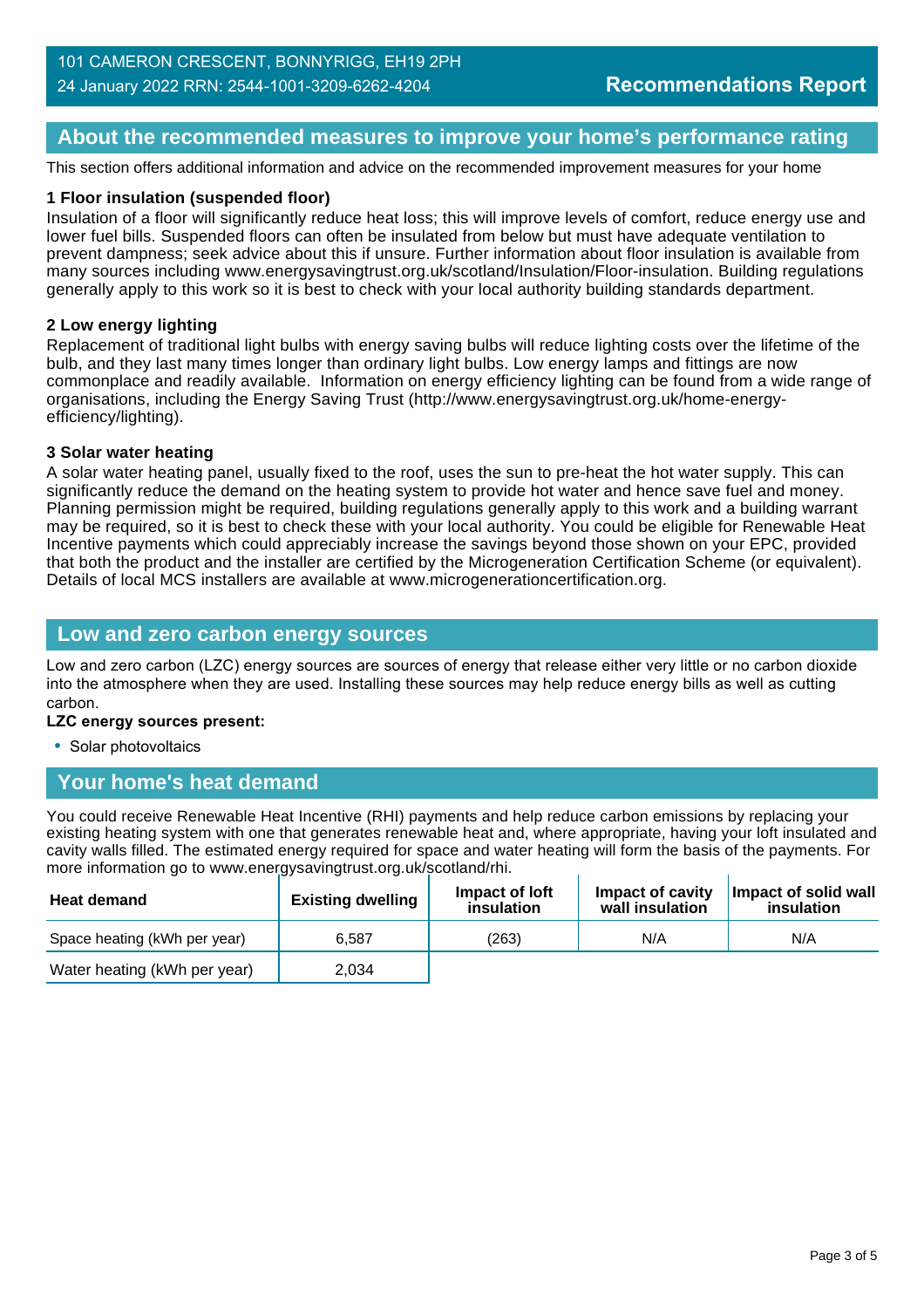## **About this document**

This Recommendations Report and the accompanying Energy Performance Certificate are valid for a maximum of ten years. These documents cease to be valid where superseded by a more recent assessment of the same building carried out by a member of an Approved Organisation.

The Energy Performance Certificate and this Recommendations Report for this building were produced following an energy assessment undertaken by an assessor accredited by Elmhurst (www.elmhurstenergy.co.uk), an Approved Organisation Appointed by Scottish Ministers. The certificate has been produced under the Energy Performance of Buildings (Scotland) Regulations 2008 from data lodged to the Scottish EPC register. You can verify the validity of this document by visiting www.scottishepcregister.org.uk and entering the report reference number (RRN) printed at the top of this page.

| Assessor's name:            | Ms. Natalie Ogg                                                    |
|-----------------------------|--------------------------------------------------------------------|
| Assessor membership number: | EES/009341                                                         |
| Company name/trading name:  | D M Hall Chartered Surveyors LLP                                   |
| Address:                    | 38 Island Street<br>Galasheils<br>TO1 1NU                          |
| Phone number:               | 01896752009                                                        |
| Email address:              | enquiries@dmhall.co.uk                                             |
| Related party disclosure:   | Employed by the professional dealing with the property transaction |

If you have any concerns regarding the content of this report or the service provided by your assessor you should in the first instance raise these matters with your assessor and with the Approved Organisation to which they belong. All Approved Organisations are required to publish their complaints and disciplinary procedures and details can be found online at the web address given above.

#### **Use of this energy performance information**

Once lodged by your EPC assessor, this Energy Performance Certificate and Recommendations Report are available to view online at www.scottishepcregister.org.uk, with the facility to search for any single record by entering the property address. This gives everyone access to any current, valid EPC except where a property has a Green Deal Plan, in which case the report reference number (RRN) must first be provided. The energy performance data in these documents, together with other building information gathered during the assessment is held on the Scottish EPC Register and is available to authorised recipients, including organisations delivering energy efficiency and carbon reduction initiatives on behalf of the Scottish and UK governments. A range of data from all assessments undertaken in Scotland is also published periodically by the Scottish Government. Further information on these matters and on Energy Performance Certificates in general, can be found at www.gov.scot/epc.